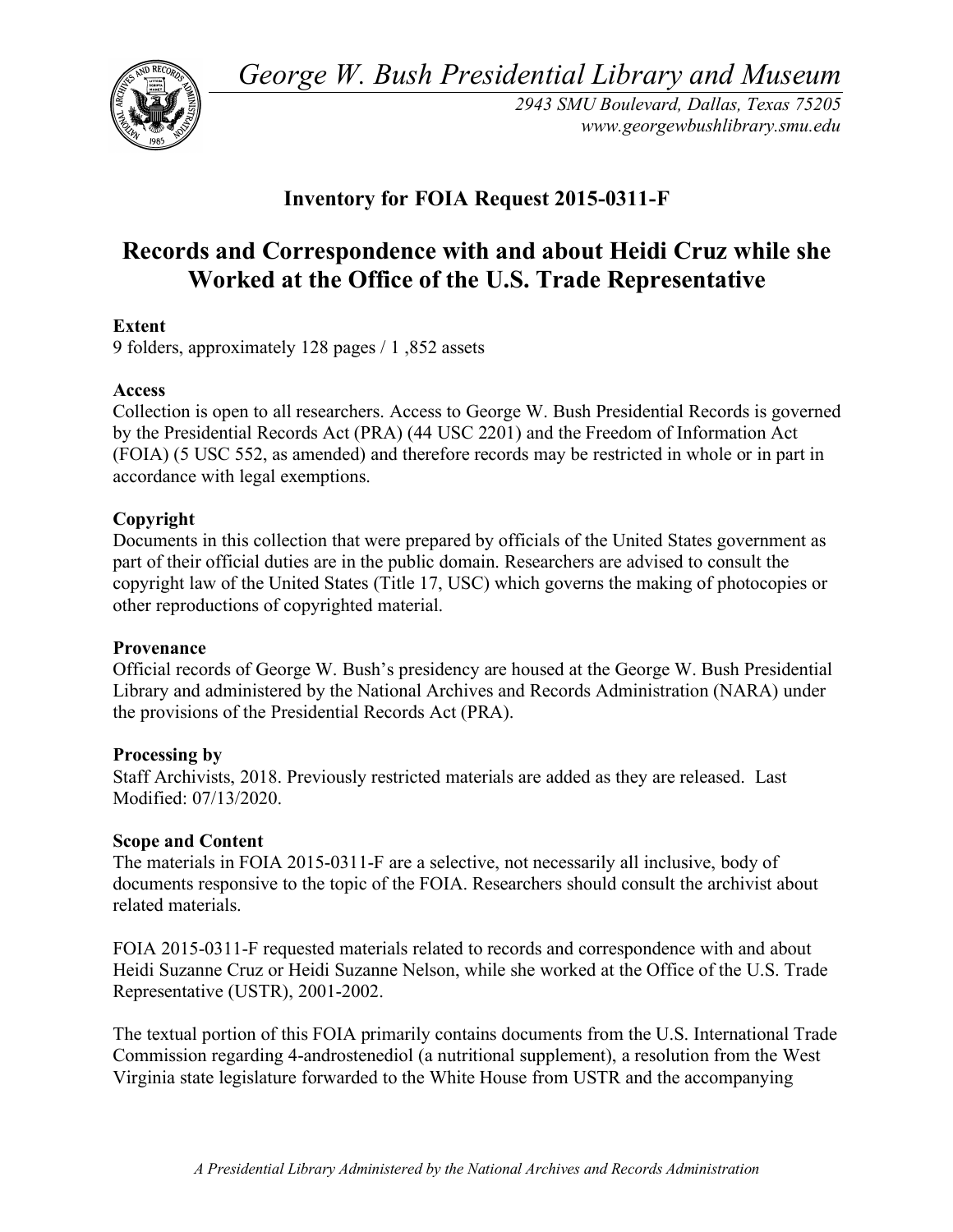response, and administrative documents such as travel forms and receipts, notes, fax cover sheets, routing documents, and other routine forms.

 The electronic portion of this FOIA primarily contains fact sheets, talking points, Q&As, scheduling emails, administrative emails regarding USTR personnel, travel vouchers, meeting agendas and reminders, statements, and remarks. Emails relate to lunch meetings, undeliverable message alerts, White House tour requests and information, a Latin American Daily email, the Trade Policy Review Group (TPRG), statements and remarks by U.S. Trade Representative Robert B. Zoellick, and emails regarding Mrs. Cruz's new position at the U.S. Department of the Treasury. Additionally, there are numerous emails regarding the Doha Round negotiations and the President's Economic Forum in Waco, TX, such as talking points, fact sheets, Q&As, remarks, statements, scheduling and meeting information. These records range in date from 2001 to fall 2002.

#### **System of Arrangement**

 The materials in FOIA 2015-0311-F are a systematic body of documents responsive to the topic of the FOIA. Researchers should consult an archivist about related materials.

 Documents responsive to this FOIA were found in these collection areas – White House Office of Records Management (WHORM) Subject Files, Staff Member and Office Files, and George W. Bush Presidential Electronic Records.

WHORM Subject Files are processed at the document level.

 The WHORM Subject File compiled by the White House Office of Records Management is comprised of a series of documents assigned a letter/number combination and filed in a subject category. A complete listing of the subject categories including a detailed description of each category is available in our research room and on our website at <www.georgewbushlibrary.smu.edu>

 Staff Member and Office Files are maintained at the folder level by staff members within their individual offices and document all levels of administration activity.

 Staff Member and Office Files are processed at the folder level, that is, individual documents are not selected and removed from a folder for processing. While this method maintains folder integrity, it frequently results in the incidental processing of documents that are not wholly responsive to the subject area.

 The Executive Office of the President (EOP) instance of the Electronic Records Archive (ERA) contains electronic records created or received by President George W. Bush. These records are stored in Search and Access Sets (SAS) that represent their originating computer program, such as Exchange Email or the Worker and Visitor Entry System (WAVES). In addition to records captured from the White House's electronic systems, EOP-ERA also contains records from the home and shared drives used by White House staff.

 **Related Collections and FOIA Requests** - 2015-0308-F and 2015-0309-F.